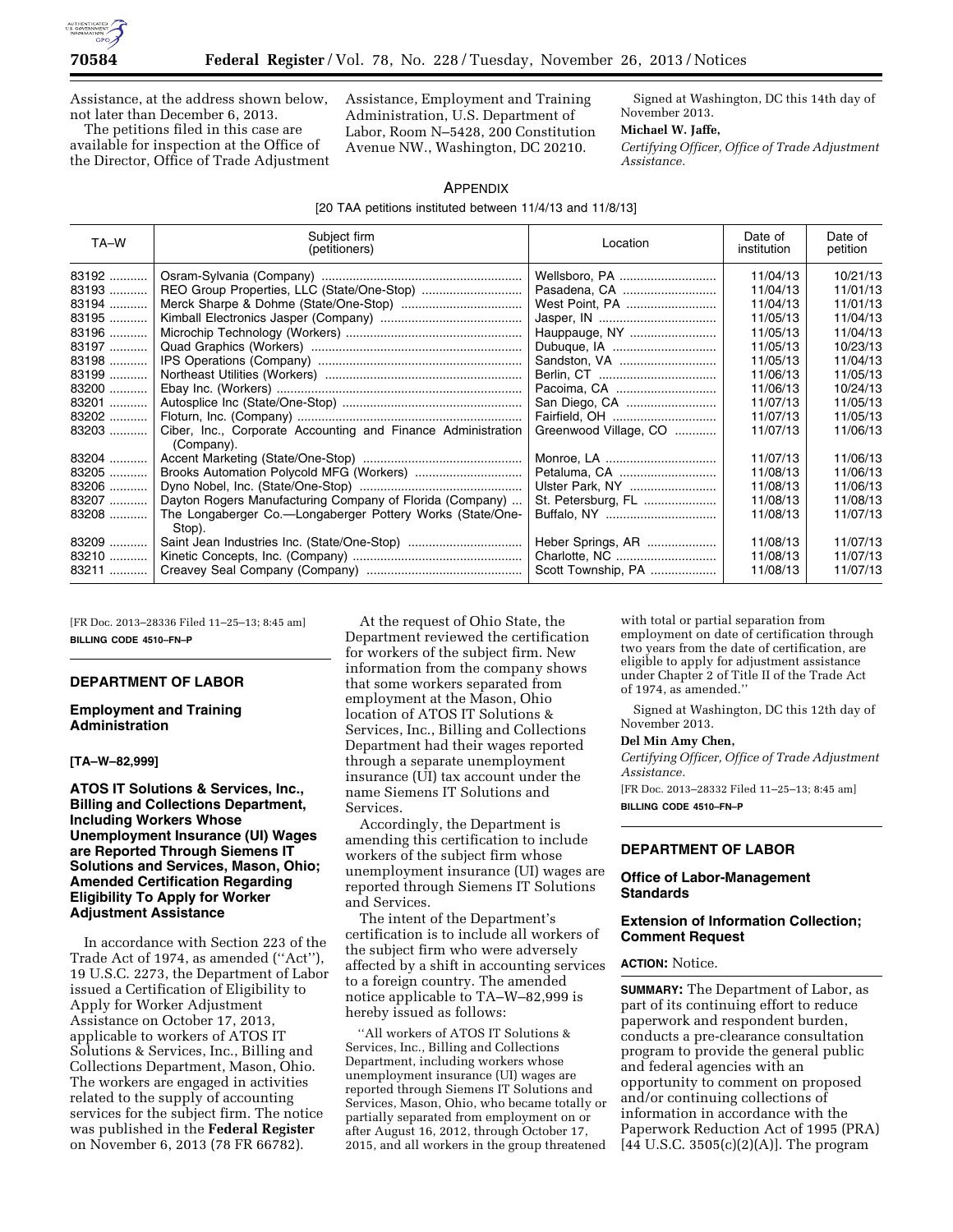helps to ensure that requested data can be provided in the desired format, reporting burden (time and financial resources) is minimized, collection instruments are clearly understood, and the impact of the collection requirements on respondents can be properly assessed. Currently, the Office of Labor-Management Standards (OLMS) of the Department of Labor (Department) is soliciting comments concerning the proposed extension of the collection of information requirements for processing applications under 49 U.S.C. 5333(b), the Federal Transit Law. A copy of the proposed information collection request can be obtained by contacting the office listed below in the addresses section of this Notice.

**DATES:** Written comments must be submitted to the office listed in the addresses section below on or before January 27, 2014.

**ADDRESSES:** Andrew R. Davis, Chief of the Division of Interpretations and Standards, Office of Labor-Management Standards, U.S. Department of Labor, 200 Constitution Avenue NW., Room N– 5609, Washington, DC 20210, *[olms](mailto:olms-public@dol.gov)[public@dol.gov,](mailto:olms-public@dol.gov)* (202) 693–0123 (this is not a toll-free number), (800) 877–8339 (TTY/TDD).

Please use only one method of transmission (mail or Email) to submit comments or to request a copy of this information collection and its supporting documentation; including a description of the likely respondents, proposed frequency of response, and estimated total burden.

# **SUPPLEMENTARY INFORMATION:**

I. *Background:* Under 49 U.S.C. 5333(b), when Federal funds are used to acquire, improve, or operate a transit system, the Department must ensure that the recipient of those funds establishes arrangements to protect the rights of affected transit employees. Federal law requires such arrangements to be ''fair and equitable,'' and the Department of Labor (DOL or ''the Department'') must certify the arrangements before the U.S. Department of Transportation's Federal Transit Administration (FTA) can award certain funds to grantees. These employee protective arrangements must include provisions that may be necessary for the preservation of rights, privileges, and benefits under existing collective bargaining agreements or otherwise; the continuation of collective bargaining rights; the protection of individual employees against a worsening of their positions related to employment; assurances of employment to employees of acquired transportation

systems; assurances of priority of reemployment of employees whose employment is ended or who are laid off; and paid training or retraining programs. 49 U.S.C. 5333(b)(2). Pursuant to 29 CFR Part 215, upon receipt of copies of applications for Federal assistance subject to 49 U.S.C. 5333(b) from the FTA, together with a request for the certification of employee protective arrangements from the Department of Labor, DOL will process those applications. The FTA will provide the Department with the information necessary to enable the Department to process employee protections for certification of the project.

*II. Review Focus:* The Department is particularly interested in comments which:

• Evaluate whether the proposed collection of information is necessary for the proper performance of the functions of the agency, including whether the information will have practical utility;

• Evaluate the accuracy of the agency's estimate of the burden of the proposed collection of information, including the validity of the methodology and assumptions used;

• Enhance the quality, utility, and clarity of the information to be collected; and

• Minimize the burden of the collection of information on those who are to respond, including through the use of appropriate automated, electronic, mechanical, or other technological collection techniques or other forms of information technology, e.g., permitting electronic submission of responses.

*III. Current Actions:* The Department seeks extension of the current approval to collect this information. An extension is necessary because, if the information is not collected, DOL will be unable to determine that arrangements are ''fair and equitable' concerning the rights of affected transit employees. The information collected by OLMS is used to certify projects and allow funds to reach the applying transit agencies, which would prevent a reduction in services for the public and work for employees.

DOL Procedural Guidelines (29 CFR Part 215), encourage the development of employee protections through local negotiations, but establish time frames for certification to expedite the process and make it more predictable, while assuring that the required protections are in place.

Pursuant to the Guidelines, DOL refers for review the grant application and the proposed terms and conditions

to unions representing transit employees in the service area of the project and to the applicant and/or subrecipient. No referral is made if the application falls under one of the following exceptions: (1) Employees in the service area are not represented by a union; (2) the grant is for routine replacement items; (3) the grant is for a Job Access project serving populations less than 200,000. (29 C.F.R. § 215.3). Grants where employees in the service area are not represented by a union will be certified without referral based on protective terms and conditions set forth by DOL.

When a grant application is referred to the parties, DOL recommends the terms and conditions to serve as the basis for certification. The parties have 15 days to inform DOL of any objections to the recommended terms including reasons for such objections. If no objections are registered and no circumstances exist inconsistent with the statue, or if objections are found not sufficient, DOL certifies the project on the basis of the recommended terms.

If DOL determines that the objections are sufficient, the Department, as appropriate, will direct the parties to negotiate for up to 30 days, limited to issues defined by DOL.

If the parties are unable to reach agreement within 30 days, DOL will review the final proposals and where no circumstances exist inconsistent with the statute, issue an interim certification permitting FTA to release funds, provided that no action is taken relating to the issues in dispute that would irreparably harm employees.

Following the interim certification, the parties may continue negotiations. If they are unable to reach agreement, DOL sets the terms for Final Certification within 60 days. DOL may request briefs on the issues in dispute before issuing the final certification.

Notwithstanding the above, the Department retains the right to withhold certification where circumstances inconsistent with the statue so warrant until such circumstances have been resolved.

*Type of Review:* Extension *Agency:* Office of Labor-Management Standards.

*Title of Collection:* Protections for Transit Workers under Section 5333(b) Urban Program.

*OMB Control Number:* 1245–0006. *Affected Public:* State, Local, and

Tribal Governments.

*Total Estimated Number of Respondents:* 2,294.

*Total Estimated Number of Responses:* 2,294.